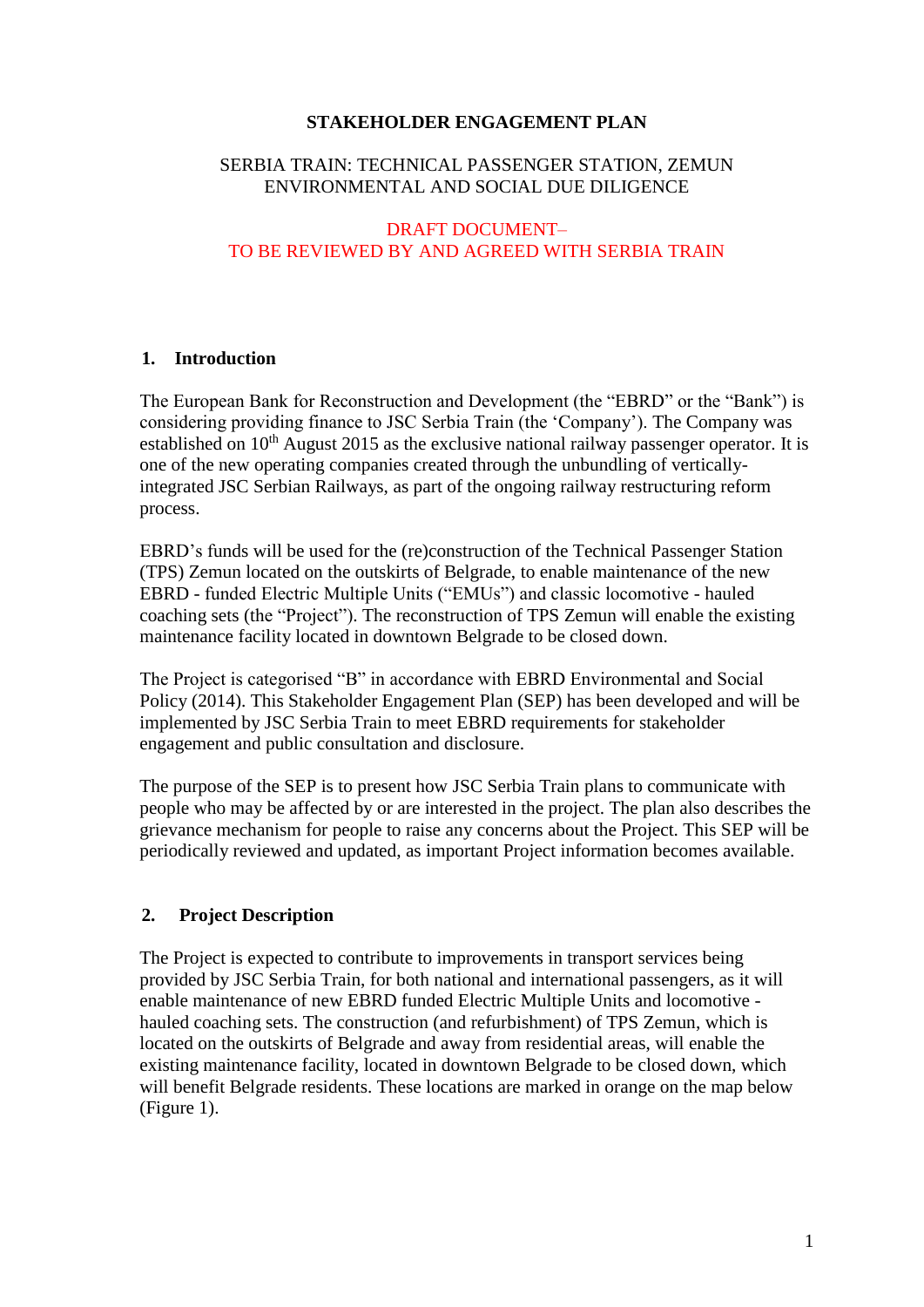Figure 1: Location of TPS Zemun and the existing maintenance facility in downtown Belgrade, on the right bank of the Sava river (in orange)



The redevelopment of TPS Zemun is planned to be delivered in two phases as follows:

## **Phase 1a**

- new facility for maintenance of new EMG413 EMUs with provision for a future fleet, including associated facilities
- new storage for consumable items such as sand oils and water
- rehabilitation of the existing EMG412 maintenance facility to address repairs to facilities including shed doors, heating and ventilation
- discharging tracks for EMUs, and auxiliary infrastructure for all trains departing the depot
- facilities for shunters and staff responsible for accepting and releasing trainsets
- servicing facility fuel pump
- facilities for cleaning and removal of litter
- installation of an exterior train washing facility
- new waste facilities for litter removed from the trainsets
- upgrade to the underfloor wheel lathe
- installation of a temporary waste disposal area
- to enable staff at TPS Zemun to access the signal box

## **Phase 1b**

- new facilities for maintenance of classic trainsets coaches
- reception roads and auxiliary infrastructure for all trains entering the depot

## **Phase 2**

- diagnostic facilities for rolling stock
- new boiler and compressor building to support the new maintenance facilities
- new staff premises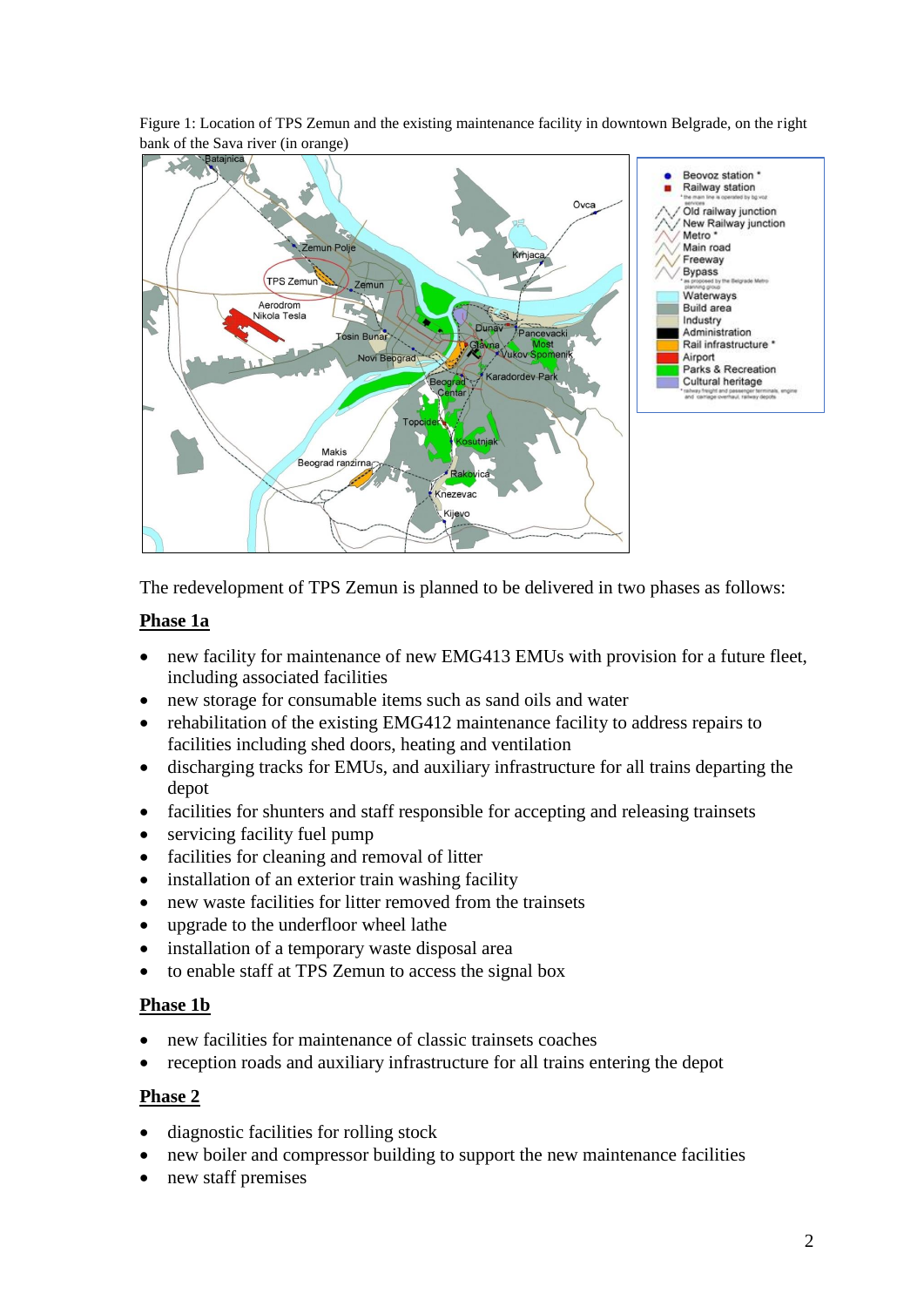All planned reconstruction works on TPS Zemun will be carried out within the JSC Serbia Train company premises. However, some of the land within the TPS Zemun compound, already used by the Company for years, is in the process of administrative transfer of ownership to the Republic of Serbia. Within the compound, there are buildings / facilities owned by the construction company "Ratko Mitrovic", of which two (presently unused) may have to be demolished for the project in Phase 2, planned for implementation in approx. three years. One house is located within the TPS Zemun compound, in an isolated location, which is used by heirs of a former worker of Serbian Railways. This household will be under the influence of construction works for the Project and its only access with a vehicle to the house will be lost, which is why this household will have to be resettled prior to construction. A Project Resettlement Framework has been developed to present the principles which JSC Serbia Train will abide by in addressing potential land acquisition related impacts, while more detailed Resettlement Action Plans (RAPs) will be developed at a later date, when the necessary information becomes available.

An informal settlement inhabited mainly by Roma families who are internally displaced from Kosovo and Metohija and located on land belonging to the City of Belgrade, is accessible only through the TPS Zemun compound, although not in any of the locations which are needed for the Project. The households in the settlement are in the process of being resettled as part of a UNHCR funded project and it is expected that all will be relocated before the Project construction works begin.

A residential settlement ("Altina") is located northeast of TPS Zemun, across a local road. As the settlement is significantly far from the Project location where construction works will be carried out (closest houses approx. 150 to 200 m away), it is expected that construction related nuisances such as noise, will be minor, if any.

Figure 2: Location of the informal settlement, the isolated house, the two structures which may be demolished for the Project belonging to "Ratko Mitrovic" and the settlement "Altina", in relation to the TPS Zemun compound

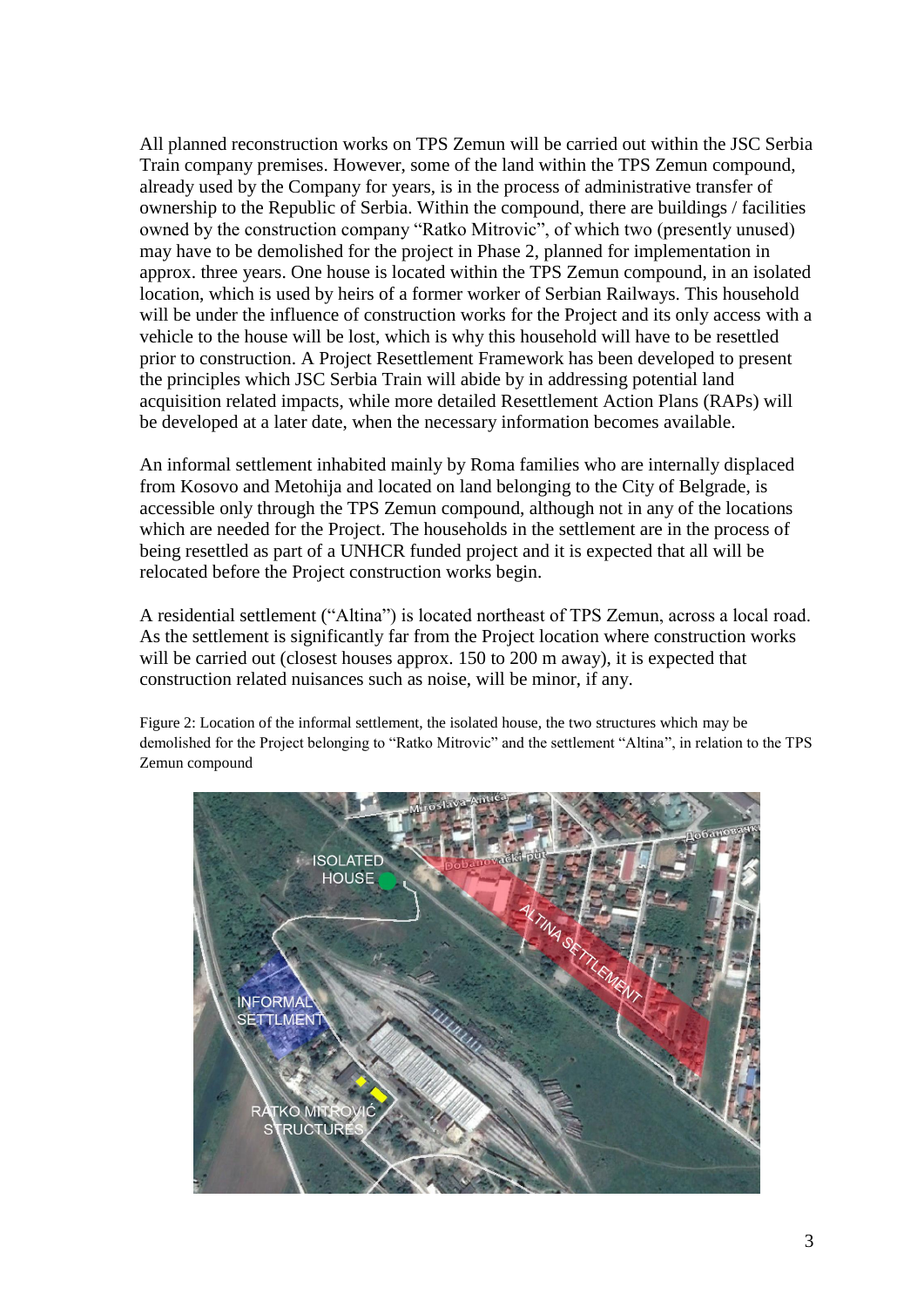# **3. Regulatory Requirements**

## *National requirements*

The Law on Public Enterprises (Official Gazette of the RS No. 15/2016) requires that relevant information on financial and other management in JSC Serbia Train is disclosed to the public, through the company website, including annual reports, results of audits, information on and contact details of members of management, etc.

The Law on Free Access to Information of Public Importance (Official Gazette of the RS No. 120/2004, 54/2007, 104/2009, 36/2010) regulates citizens' rights of access to information possessed, used or controlled by public bodies, sets out the principles and exceptions to these rights, as well as the procedures for their achievement and protection. Public disclosure and consultation procedures are organised under Serbian legislation in connection to the development of project environmental impact assessments (EIAs).

There are several disclosure and consultation activities which must be undertaken before the approval of the EIA and they are as follows:

- Informing the public through the media about details of disclosure of the draft EIA (i.e. where the hard copy is available for review, the dates and time when it can be reviewed) and inviting citizens/organisations to submit comments and/or attend a public hearing. Citizens can request that their comments are responded to in writing;
- Organising a public hearing to present the draft EIA (usually in the town hall or other appropriate local venue);
- Processing comments received from all stakeholders and revising the EIA to reflect them, as well as preparing a report to justify why certain comments were not adopted;
- Submitting the revised EIA and report to relevant authorities (Ministry) which judge whether the comments have been meaningfully considered and addressed.
- Disclosing the EIA Decision on the website of the responsible Ministry.

## *EBRD requirements*

The Project is required to meet the requirements for stakeholder engagement and public consultations, described in PR 10 of the EBRD Environmental and Social Policy (2014).

The EBRD policy considers stakeholder engagement an ongoing process which involves:

- the client's public disclosure of appropriate information so as to enable meaningful consultation with stakeholders
- meaningful consultation with potentially affected parties, and
- a procedure or policy by which people can make comments or complaints.

#### **4. Summary of Previous and Ongoing Stakeholder Engagement Activities**

#### *Regular communication with stakeholders*

Communication with external stakeholders is organised in accordance with Law on Public Enterprises, mainly through the Company's web site [\(www.srbvoz.rs\),](http://www.srbvoz.rs)/) call centre and the media. Information is provided to all interested stakeholders by phone, email, post and at ticket offices, as well as the Company newsletter which is available on the company website and in hard copy at the premises of JSC Serbia Train.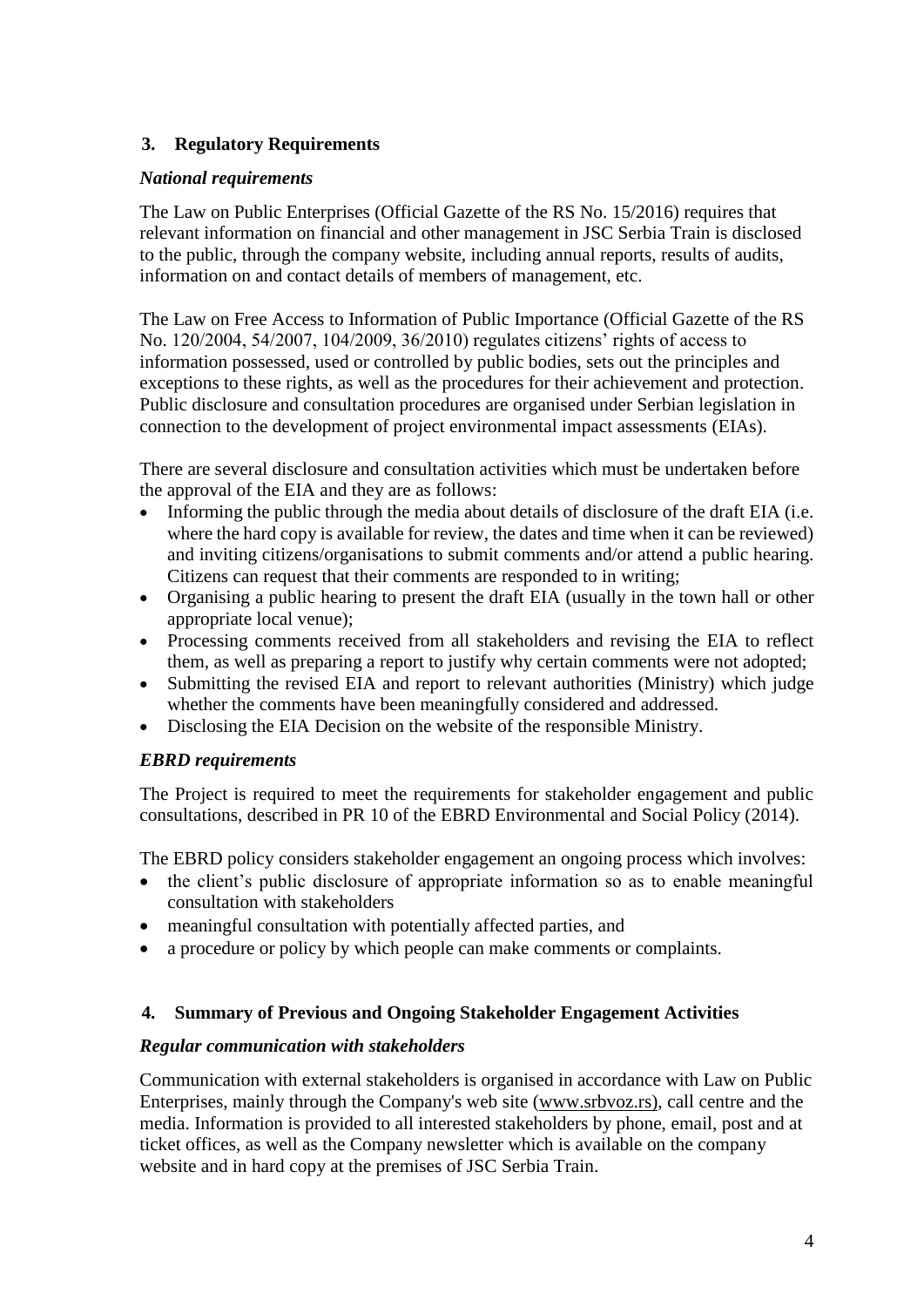All grievances in relation to JSC Serbia Train services (mainly for passengers), received by phone, email, post and at ticket offices, are handled by the Sector for Commercial Affairs and Sales. The relevant contact details, as well as the procedure for processing grievances, are available on the Company website and in the Company newsletter. The newsletter is developed in accordance with the Instruction on Disclosing a State Owned Company Newsletter to the Public (Official Gazette of the RS No. 68/2010).

JSC Serbia Train, as a public entity, operates in accordance with the provisions of The Law on Free Access to Information of Public Importance. A designated employee handles requests for information of public importance and since it was founded, JSC Serbia Train received three such requests. All three were successfully closed with information being provided to the person who submitted the request and the Commissioner for Information of Public Importance and Personal Data Protection. Detailed instructions for submitting the request and contact details of the designated employee in JSC Serbia Train are available on the Company website and newsletter.

#### *Communication in connection to the Project*

An EIA has been prepared for the Project in accordance with national legislation. An announcement was made in the newspaper "Vecernje novosti" and the Ministry for Agriculture and Environmental Protection website, on 15.11.2016 announcing the availability of the EIA for review and comments and announcing the public presentation of the EIA which was held on 07.12.2016. in the premises of the municipality Zemun (where TPS Zemun is located). There were no comments from stakeholders on the EIA study.

The EIA Decision was passed by the Ministry of Agriculture and Environmental Protection of the Republic of Serbia on 01.02.2017. and published on the Ministry website.

## **5. Identification of Stakeholders and Communication Methods**

JSC Serbia Train has identified stakeholder groups that may be affected by and/or interested in the implementation of the Project, as well as the type and method of communication for each group, as presented in the Table 1 below.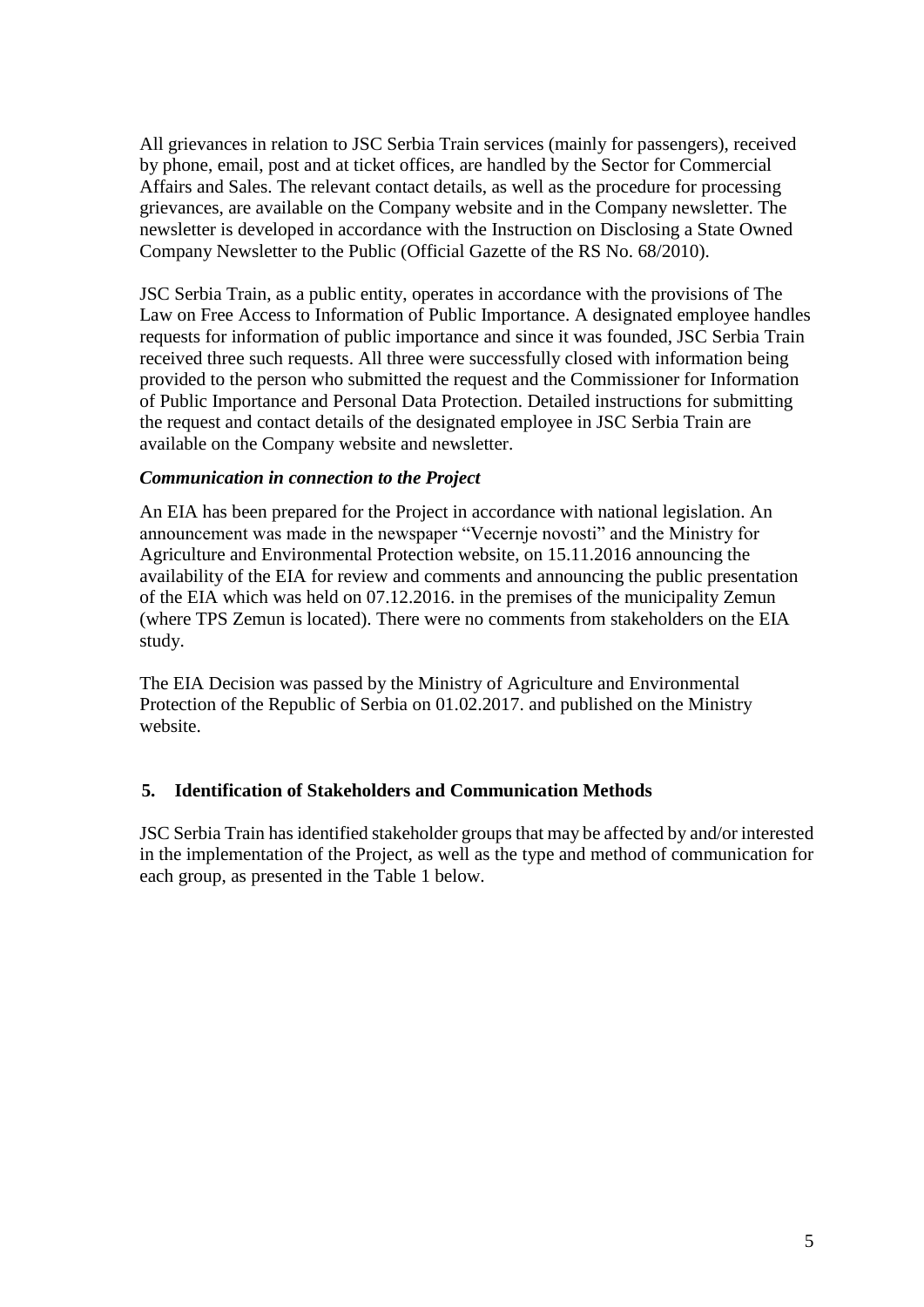| Table 1: Project stakeholders, type and method of communication and timelines                                                                                                                       |                         |                                                                                                                                                                                                                                                                                                                                                                                                                           |                                                                                                                                                                            |
|-----------------------------------------------------------------------------------------------------------------------------------------------------------------------------------------------------|-------------------------|---------------------------------------------------------------------------------------------------------------------------------------------------------------------------------------------------------------------------------------------------------------------------------------------------------------------------------------------------------------------------------------------------------------------------|----------------------------------------------------------------------------------------------------------------------------------------------------------------------------|
| <b>Stakeholders</b>                                                                                                                                                                                 | Population              | <b>Type and Method of</b><br><b>Communication (proposed</b><br>media)                                                                                                                                                                                                                                                                                                                                                     | <b>Timing</b>                                                                                                                                                              |
| <b>External Stakeholders</b>                                                                                                                                                                        |                         |                                                                                                                                                                                                                                                                                                                                                                                                                           |                                                                                                                                                                            |
| City of Belgrade<br>Secretariat for Social<br>Welfare which is<br>cooperating with NGO<br>Vizija and UNHCR on<br>the resettlement of the<br>informal settlement<br>NGO Vizija -<br>implementing the | n/a <sup>1</sup><br>n/a | Regular weekly meetings to<br>follow up on the resettlement of<br>the informal settlement.<br>Ongoing information to<br>stakeholders on project<br>timelines via meetings and<br>official correspondence.<br>If resettlement is not completed                                                                                                                                                                             | Already started.<br>Resettlement should be<br>completed prior to the<br>beginning of<br>construction.<br>RAP, if necessary,                                                |
| <b>UNHCR</b> project for<br>resettlement of the<br>informal settlement                                                                                                                              |                         | prior to construction and safe<br>access to homes cannot be<br>provided, a Resettlement Action<br>Plan (RAP) needs to be<br>developed in accordance with<br>the Project Resettlement<br>Framework and implemented in<br>cooperation with the Secretariat<br>for Social Welfare.                                                                                                                                           | prepared and<br>implemented before<br>construction activities<br>cut off safe access for<br>residents to their homes.                                                      |
| Residents of the<br>informal settlement<br>located on land owned<br>by the City of Belgrade<br>adjacent to TPS Zemun,<br>which is accessible only<br>through the TPS Zemun<br>compound.             | 60<br>households        | Meeting with any households<br>not resettled before construction<br>begins, to inform them how<br>their access to homes will be<br>secured, as well as on the<br>potential construction related<br>H&S risks and mitigation<br>measures. If safe access cannot<br>be provided and resettlement is<br>required, consultations in the<br>development of the RAP, as<br>stipulated by the Project<br>Resettlement Framework. | After the selection of the<br>contractor and prior to<br>construction.<br>Development and<br>implementation of RAP<br>prior to access being cut<br>off or becoming unsafe. |
|                                                                                                                                                                                                     |                         | Construction signs and warnings<br>Project grievance mechanism                                                                                                                                                                                                                                                                                                                                                            | Prior to and during<br>construction<br>Starting in 2017 and<br>ongoing throughout                                                                                          |
|                                                                                                                                                                                                     |                         |                                                                                                                                                                                                                                                                                                                                                                                                                           | Project implementation.                                                                                                                                                    |

Table 1: Project stakeholders, type and method of communication and timelines

1

<sup>&</sup>lt;sup>1</sup> Not Applicable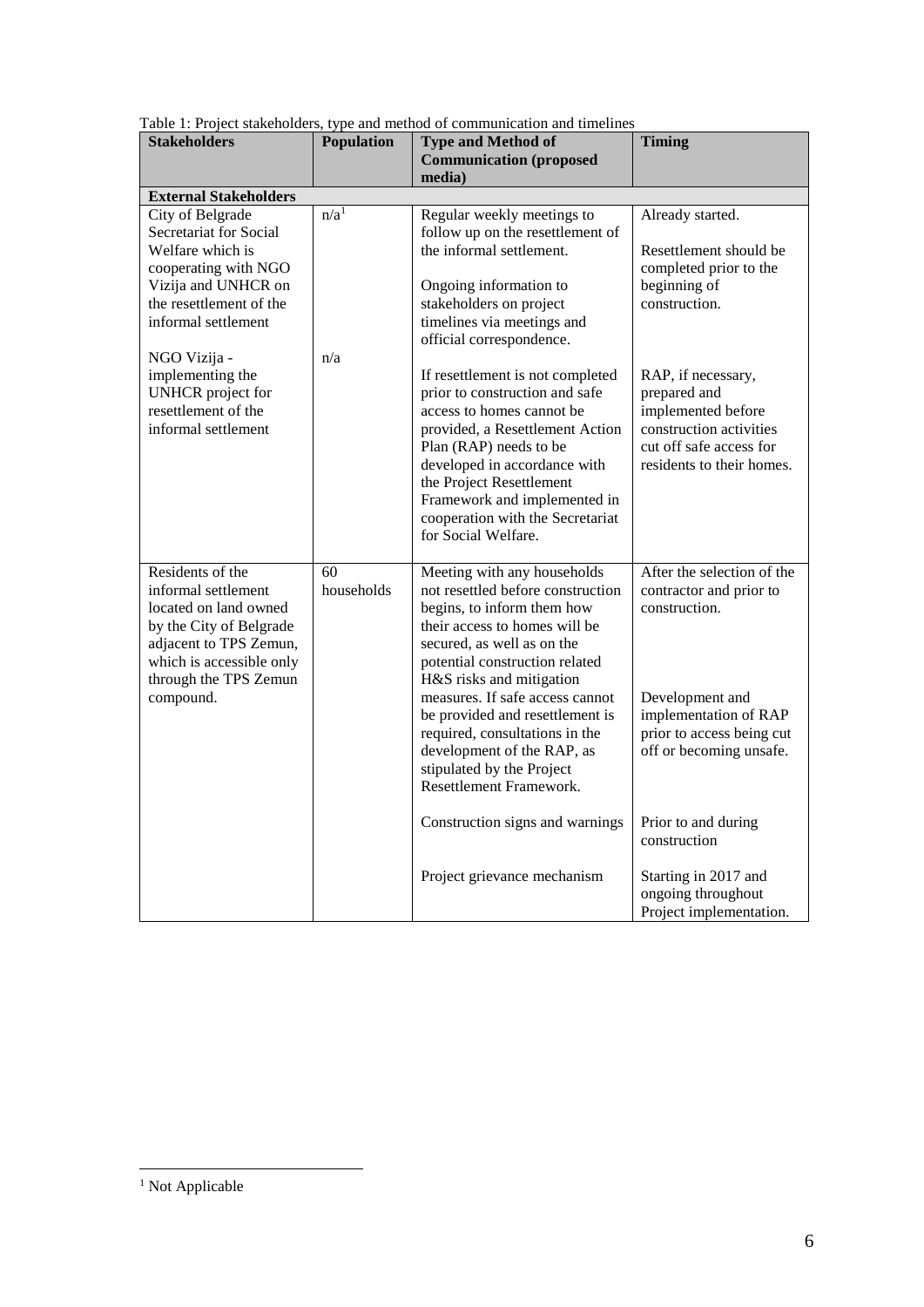| <b>Stakeholders</b>                                                                                                                                                                                     | Population | <b>Type and Method of</b><br><b>Communication</b> (proposed<br>media)                                                                                                                                                                                                                                                                                                        | <b>Timing</b>                                                                                                                                                              |
|---------------------------------------------------------------------------------------------------------------------------------------------------------------------------------------------------------|------------|------------------------------------------------------------------------------------------------------------------------------------------------------------------------------------------------------------------------------------------------------------------------------------------------------------------------------------------------------------------------------|----------------------------------------------------------------------------------------------------------------------------------------------------------------------------|
| Residents of an isolated<br>house located within the<br>TPS Zemun compound,<br>whose access with a<br>vehicle is available only<br>through the compound<br>and will be lost once<br>construction begins | 3          | Consultations during the<br>development of the Project<br>RAP, as stipulated by the<br>Project Resettlement<br>Framework. Information about<br>the authority which will be<br>responsible for the resettlement,<br>the planned timelines for<br>resettlement and the<br>entitlements of the household<br>(in cooperation with the<br>authority in charge of<br>resettlement) | <b>Starting in September</b><br>2017 and ongoing<br>throughout RAP<br>implementation.<br>Resettlement should be<br>completed prior to the<br>beginning of<br>construction. |
| <b>JSC Serbian Railways</b>                                                                                                                                                                             | n/a        | Project grievance mechanism<br>Meeting to discuss the<br>relocation of the affected<br>household for the development<br>of the RAP. Regular (weekly<br>updates on implementation of<br>the RAP)                                                                                                                                                                              | Starting in 2017 and<br>ongoing throughout<br>Project implementation.<br>September 2017                                                                                    |
| The construction<br>company "Ratko<br>Mitrovic" which owns<br>buildings that are located<br>within the TPS Zemun                                                                                        | n/a        | Information to stakeholder when<br>all land ownership has been<br>transferred to the Republic of<br>Serbia, by the Ministry of<br>Finance.                                                                                                                                                                                                                                   | As soon as land<br>ownership transfer is<br>completed, planned by<br>the end of 2017                                                                                       |
| compound                                                                                                                                                                                                |            | Regular meetings to follow up<br>on the agreement between the<br>stakeholder and government<br>authorities on the relocation of<br>the construction company<br>assets.                                                                                                                                                                                                       | Throughout project<br>implementation<br>Relocation should be<br>completed prior to the<br>implementation of Phase<br>2.                                                    |
|                                                                                                                                                                                                         |            | Project grievance mechanism                                                                                                                                                                                                                                                                                                                                                  | Starting in 2017 and<br>ongoing throughout<br>Project implementation.                                                                                                      |
|                                                                                                                                                                                                         |            | If structures not demolished<br>before land is needed for the<br>Project, consultations in relation<br>to development of a<br>compensation plan in<br>accordance with the Project<br>Resettlement Framework and<br>provision of compensation at<br>full replacement cost.                                                                                                    | At the end of 2020                                                                                                                                                         |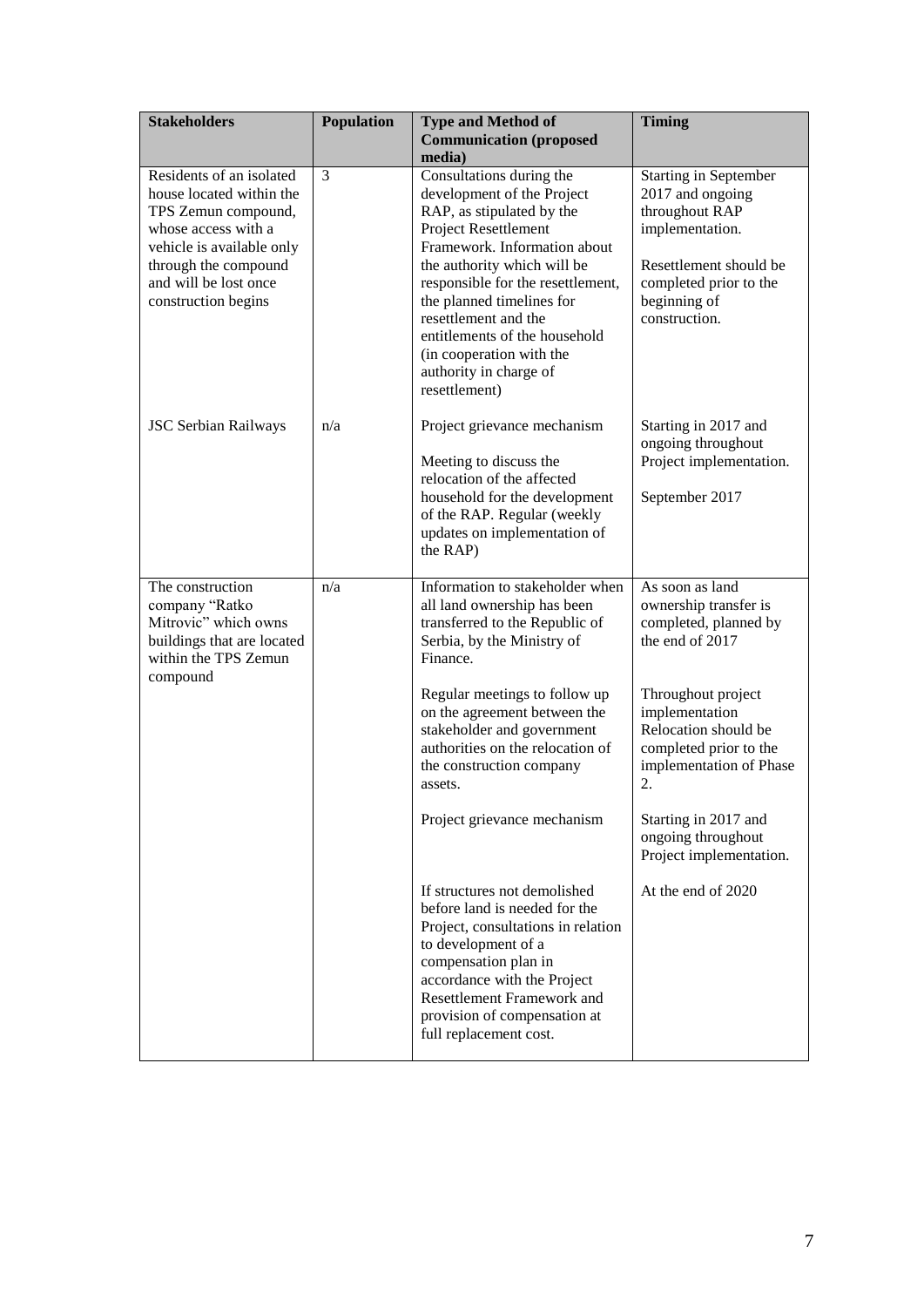| <b>Stakeholders</b>                                                                                                                                                                                                               | Population                                            | <b>Type and Method of</b><br><b>Communication</b> (proposed                                                                                                                                                                     | <b>Timing</b>                                                         |
|-----------------------------------------------------------------------------------------------------------------------------------------------------------------------------------------------------------------------------------|-------------------------------------------------------|---------------------------------------------------------------------------------------------------------------------------------------------------------------------------------------------------------------------------------|-----------------------------------------------------------------------|
| Residents of the City of<br>Belgrade<br>Subgroup: Residents of a<br>part of the settlement<br>"Altina" located<br>northeast of TPS Zemun<br>compound, who may be<br>impacted by<br>construction related<br>nuisances, i.e. noise. | Approx. 2<br>million<br><b>Estimated 25</b><br>houses | media)<br>Information about the Project<br>and grievance mechanism on<br>the Company website:<br>www.srbvoz.rs<br>Information through media:<br>Papers: Vecernje Novosti<br>TV stations: RTS 1<br>Project grievance mechanism   | Starting in 2017 and<br>ongoing throughout<br>Project implementation. |
| Passengers using Serbia<br>Train services                                                                                                                                                                                         | 6,089(2016)                                           | Information about the Project<br>and grievance mechanism on<br>the Company website:<br>www.srbvoz.rs<br>Information through media:<br>Papers: Vecernje Novosti<br>TV stations: RTS 1                                            | Starting in 2017 and<br>ongoing throughout<br>Project implementation. |
| Local authority<br>representatives in the<br>City of Belgrade and the<br>municipality Zemun                                                                                                                                       | n/a                                                   | Official correspondence<br>Meetings                                                                                                                                                                                             | Prior to and throughout<br>Project implementation.                    |
| Other local and national<br>institutions and<br>organisations in charge<br>of permitting as well as<br>inspections (road<br>agencies, institute for<br>cultural heritage, labour<br>inspection, etc.)                             | n/a                                                   | Project documentation<br>Permit requests<br>Official correspondence and<br>meetings                                                                                                                                             | Prior to and throughout<br>Project implementation.                    |
| Interested NGOs and<br>other organisations <sup>2</sup>                                                                                                                                                                           | None to date                                          | Information about the Project<br>and grievance mechanism on<br>the Company website:<br>www.srbvoz.rs<br>Information through media:<br>Papers: Vecernje Novosti<br>TV stations: RTS 1<br>Official correspondence and<br>meetings | Prior to and throughout<br>Project implementation.                    |
| <b>Internal Stakeholders</b>                                                                                                                                                                                                      |                                                       |                                                                                                                                                                                                                                 |                                                                       |
| <b>JSC</b> Serbia Train<br>employees                                                                                                                                                                                              | 2,424 (April<br>2017)                                 | - Internal notifications, email,<br>intranet<br>- Grievance procedure<br>- Bulletin boards<br>- Union meetings                                                                                                                  | Prior to and throughout<br>Project implementation.                    |

<sup>&</sup>lt;sup>2</sup> There are currently no NGOs or other organisations specifically interested in the Project however if some show an interest in the Project at a later stage, they will be added to this list of stakeholders.

<u>.</u>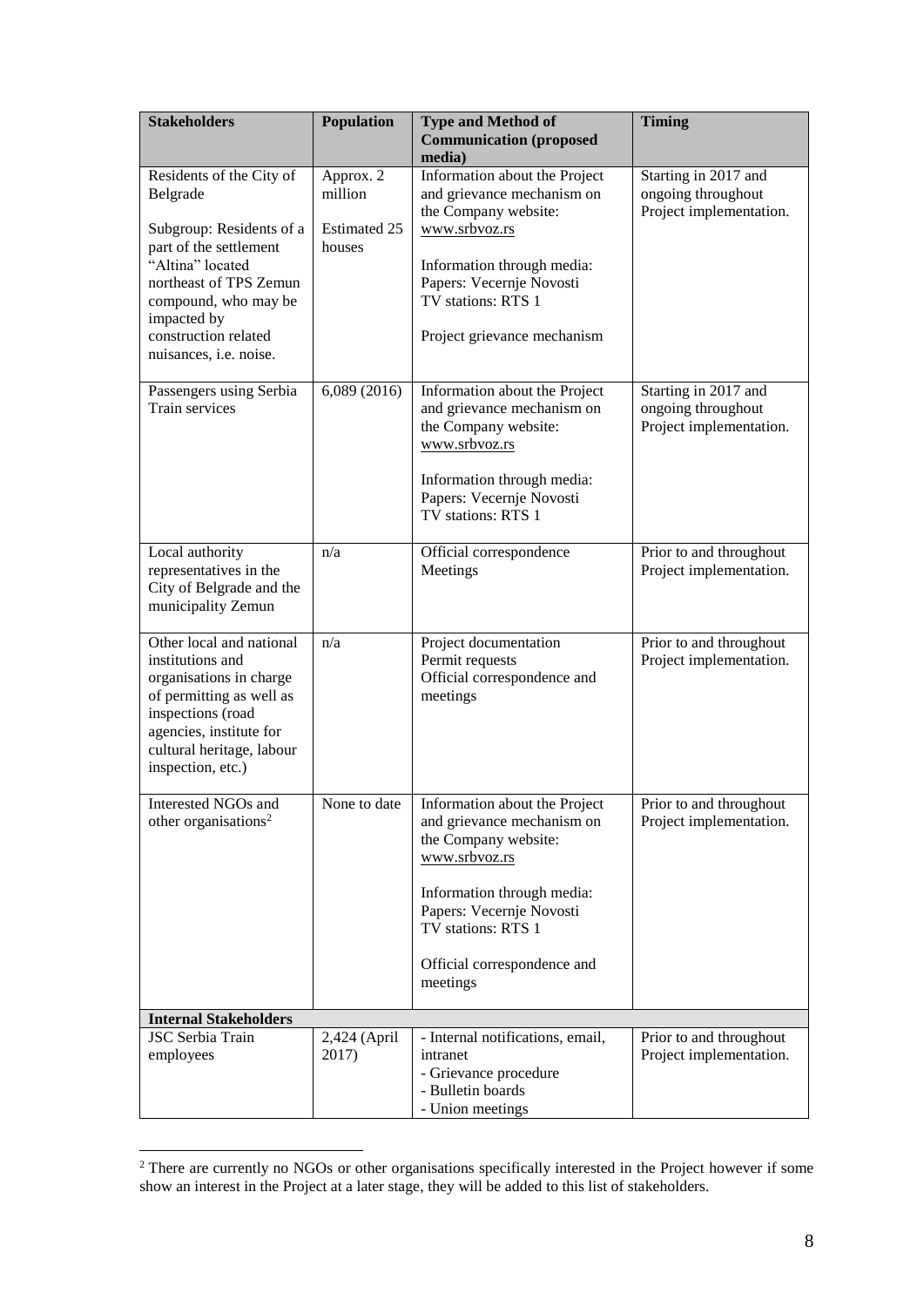| <b>Stakeholders</b>                                                                                                                                                                                                                                                      | <b>Population</b>                      | <b>Type and Method of</b><br><b>Communication</b> (proposed<br>media)                           | <b>Timing</b>                                      |
|--------------------------------------------------------------------------------------------------------------------------------------------------------------------------------------------------------------------------------------------------------------------------|----------------------------------------|-------------------------------------------------------------------------------------------------|----------------------------------------------------|
| Temporary construction<br>workers, subcontractors                                                                                                                                                                                                                        | unknown                                | - Information in contract<br>- Bulletin board<br>- Grievance procedure                          | Prior to and throughout<br>construction.           |
| 4 representative Labour<br>Unions:<br>Union of Railway<br>Workers of Serbia<br>Union of executive<br>services of Serbian<br>Railways<br>Union of employees<br>٠<br>of railway<br>infrastructure of<br>Serbia<br>Association of<br>Unions of Railway<br>Workers of Serbia | $77\%$ of<br>Serbia Train<br>employees | - Official correspondence<br>- Meetings<br>- Information on request to<br>union representatives | Prior to and throughout<br>Project implementation. |

## **6. Disclosure of Information and Stakeholder Engagement Programme**

A description of the Project will be published on the JSC Serbia Train website [\(http://www.srbvoz.rs\)](http://www.srbvoz.rs/), including the Project Grievance Form.

JSC Serbia Train will regularly meet with and exchange information with several stakeholders, as soon as the SEP is approved and throughout Project implementation, as follows:

- Regular (weekly) meetings with the City of Belgrade Secretariat for Social Welfare (and NGO Vizija, as necessary) on the progress of resettlement of the informal settlement adjacent to TPS Zemun. If a RAP is needed at a later stage, for any households not resettled who lose safe access to their homes, regular meetings will be held during the development and implementation of the RAP. The RAP will be developed in accordance with the Project Resettlement Framework.
- Follow up on the transfer of ownership of all land to the Republic of Serbia. As soon as this is completed, JSC Serbia Train will convey the information to the construction company "Ratko Mitrovic", so that the company can initiate discussions with the government on the relocation of their assets to another location. JSC Serbia Train will follow progress of these discussions and will regularly inform representatives of the construction company "Ratko Mitrovic" on the progress of the Project and construction timelines. If compensation for two structures needs to be provided at a later stage (in the third year of implementation, i.e. end of 2020), consultations will be held to discuss the compensation amount which has to be provided at full replacement cost in line with PR 5. A compensation plan will be developed and implemented in accordance with the Project Resettlement Framework.
- Meeting with Serbian Railways to determine which authorities will be in charge of resettlement of the one isolated household and to develop a Resettlement Action Plan as per PR 5 and based on the Project Resettlement Framework. Once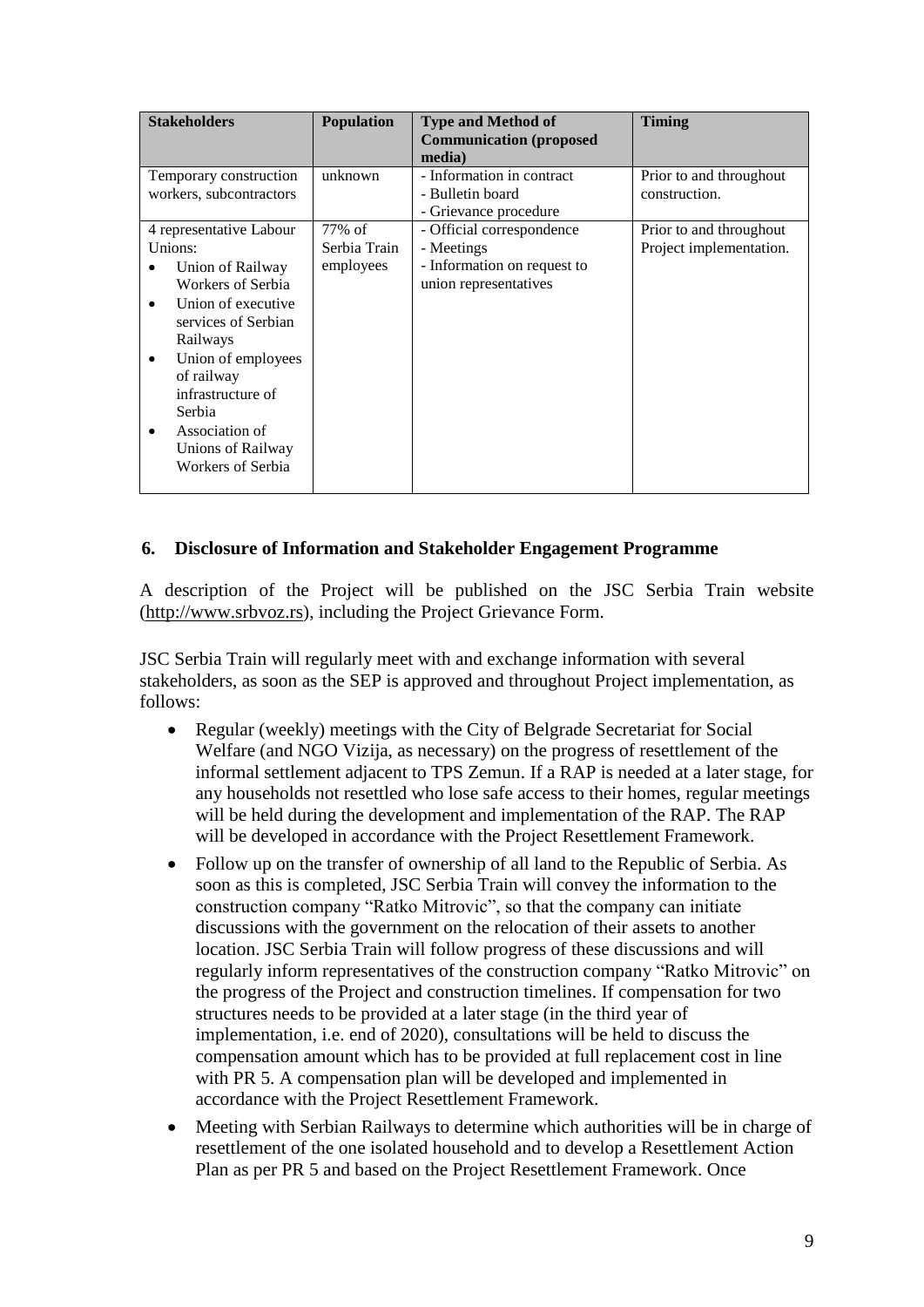available, this information and the draft RAP will be shared with the household particularly information on their entitlements and the timeline for resettlement. JSC Serbia Train will continue to engage with both the household and the authority in charge of resettlement to ensure that the household is satisfactorily resettled in compliance with national legislation and EBRD's PR 5, as described in the Project Resettlement Framework and RAP.

When the Contractor is selected and construction timelines become known, JSC Serbia Train will organise a meeting with any households not resettled before construction begins, to inform them how their access to homes will be secured, as well as on the potential construction related H&S risks and mitigation measures. A meeting with the same aim and topics will also be held with representatives of the construction company "Ratko Mitrovic".

The contractor will secure sites prior to any construction activities taking place and will ensure appropriate construction and warning signs are in place.

JSC Serbia Train will continue to inform the public and its passengers through the Company website, the media and in other appropriate ways on all significant project achievements and issues (environmental, H&S and social).

JSC Serbia Train will report quarterly before and during construction on environmental and social management to EBRD, summarising environmental and social impacts, health and safety performance, disclosure and consultation performance and implementation of the external grievance mechanism. Summaries of these reports will also be published on the Company website.

## **7. Public Grievance Mechanism**

JSC Serbia Train and the contractors will accept all comments and complaints associated with the Project. All grievances will be registered and responded to within 15 days, either verbally or in writing, in accordance with the preferred method of communication specified by the complainant, if contact details of the complainant are provided. Individuals who submit their comments or grievances have the right to request that their name be kept confidential.

A sample of a Public Grievance Form is provided at the end of this document. Any person or organisation may send comments, complaints and/or requests for information in person or via post, telephone or email using the contact information provided below. At all times, complainants are also able to seek legal remedies in accordance with the laws and regulations of the Republic of Serbia.

Contact details for submitting comments and concerns regarding the Project are available in Section 8 of the SEP.

Grievances in relation to construction activities will be addressed by construction contractor(s) and their management will be monitored by JSC Serbia Train.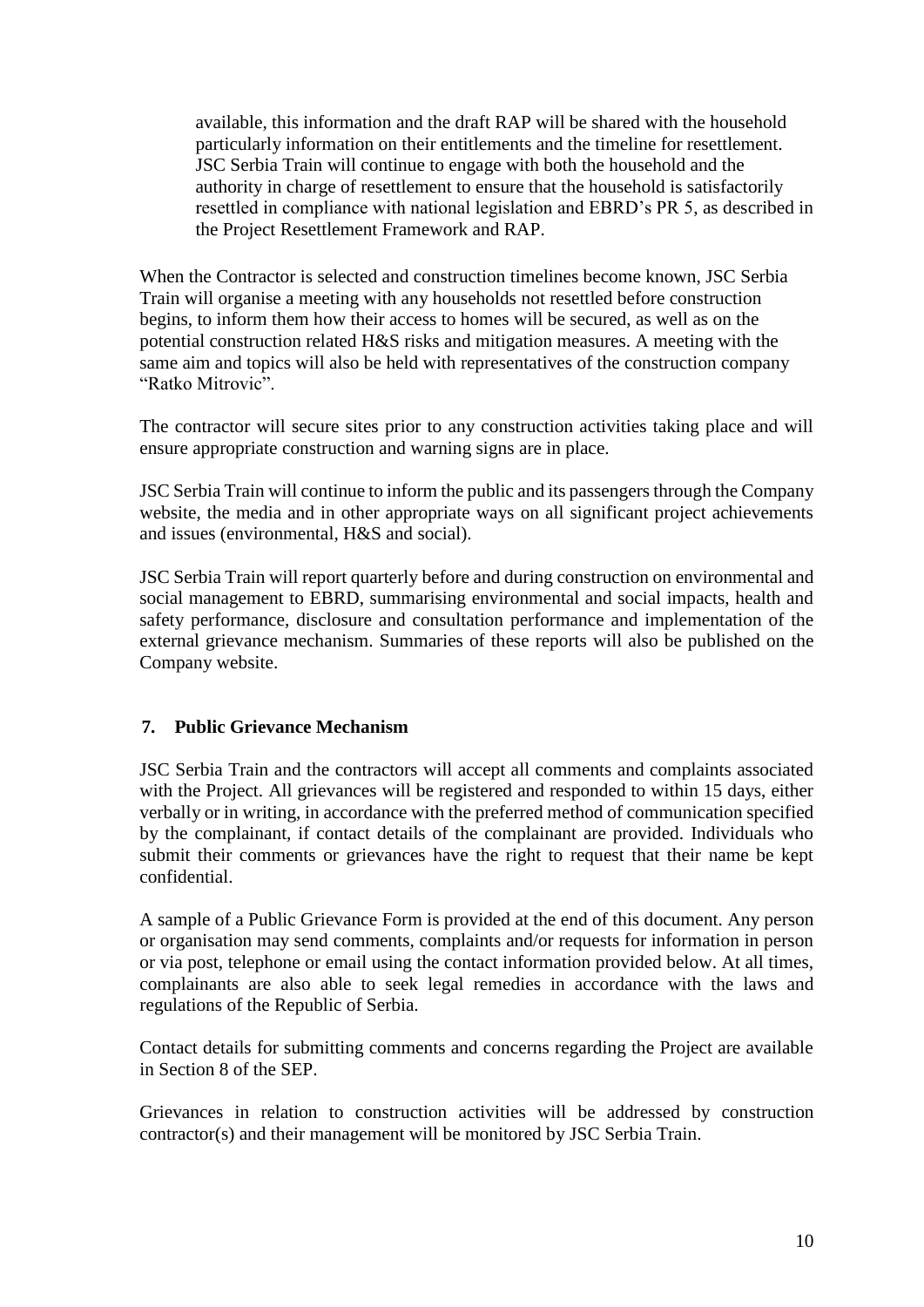JSC Serbia Train will keep a unique grievance log of all received grievances for this Project, including the ones received and addressed by the contractors and will report on grievance management to JSC Serbia Train management and the EBRD.

A separate grievance mechanism is available for JSC Serbia Train employees.

#### **8. Company Contact Information**

Attention: Mašan Radojević Sector for Rolling Stock Maintenance JSC Serbia Train Postal Address: Nemanjina 6, 11000 Belgrade Telephone: [+381 11 3616 790](tel:+381%2011%203616%20790) E-mail address: ???

Contact details of the contractor(s) could not be added at the time when this version of the SEP was being developed and will be added subsequently, when the contractor(s) have been identified.